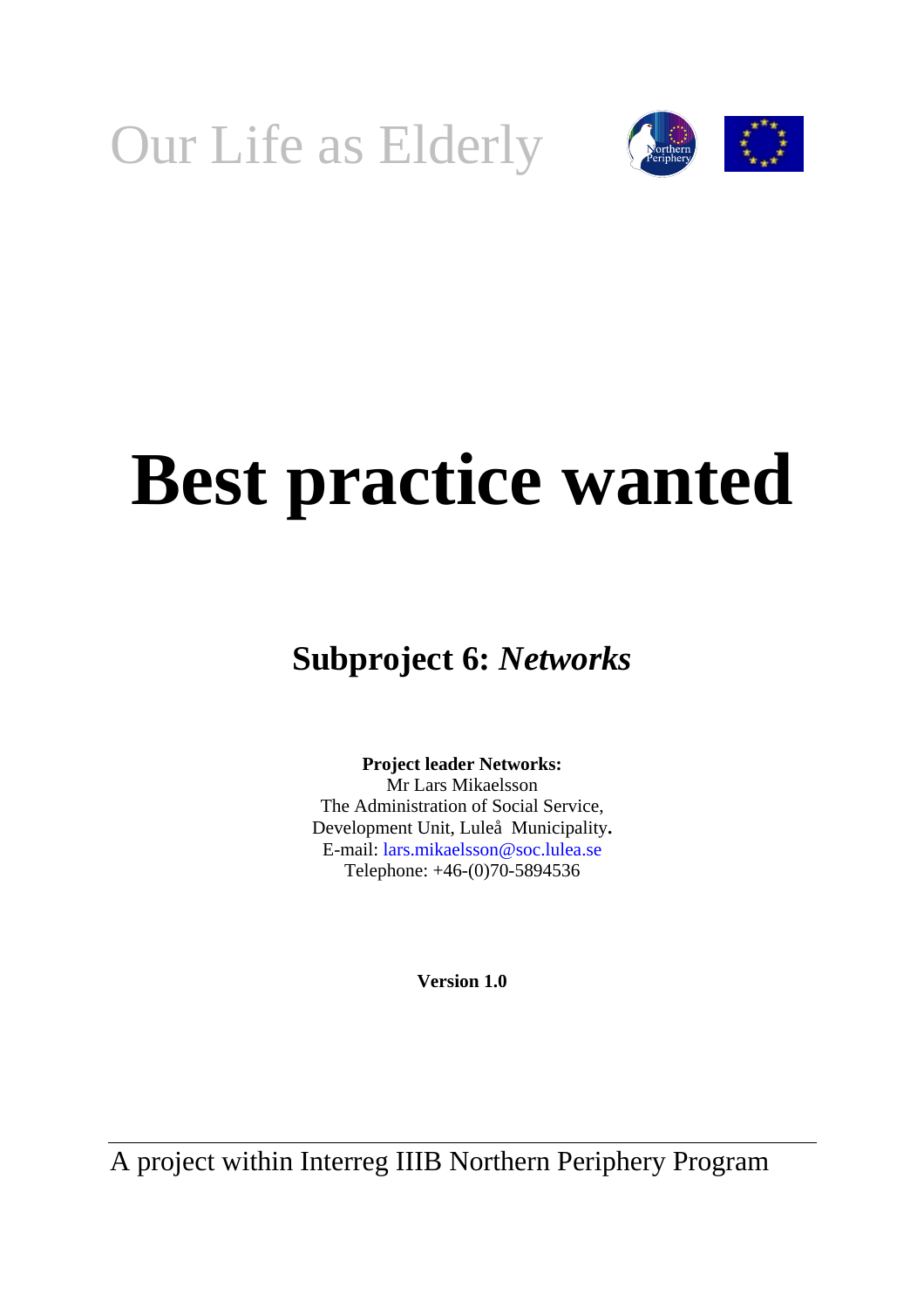| 1              |                                                                                                                                                                                                                                                                                                                                                                                                                                                                                                                                                                                                                                                                                                                                          |  |  |  |
|----------------|------------------------------------------------------------------------------------------------------------------------------------------------------------------------------------------------------------------------------------------------------------------------------------------------------------------------------------------------------------------------------------------------------------------------------------------------------------------------------------------------------------------------------------------------------------------------------------------------------------------------------------------------------------------------------------------------------------------------------------------|--|--|--|
|                | 1.1<br>1.2<br>1.3<br>1.4                                                                                                                                                                                                                                                                                                                                                                                                                                                                                                                                                                                                                                                                                                                 |  |  |  |
| $\overline{2}$ |                                                                                                                                                                                                                                                                                                                                                                                                                                                                                                                                                                                                                                                                                                                                          |  |  |  |
| 3              |                                                                                                                                                                                                                                                                                                                                                                                                                                                                                                                                                                                                                                                                                                                                          |  |  |  |
|                | 3.1<br>3.2<br>3.3                                                                                                                                                                                                                                                                                                                                                                                                                                                                                                                                                                                                                                                                                                                        |  |  |  |
| 4              |                                                                                                                                                                                                                                                                                                                                                                                                                                                                                                                                                                                                                                                                                                                                          |  |  |  |
|                | 4.1<br>4.1.1<br>4.1.2<br>Active social networks other than family relations to keep your independence, as you grow old 8<br>4.1.3<br>Physical conditions as an important factor in keeping your social well being as elderly 8<br>4.1.4<br>4.2<br>4.2.1<br>4.2.2<br>Active social networks other than family relations to keep your independence, as you grow old 10<br>4.2.3<br>Physical conditions as an important factor in keeping your social well being as elderly 10<br>4.2.4<br>4.3<br>4.3.1<br>4.3.2<br>Active social networks other than family relations to keep your independence, as you grow old 11<br>4.3.3<br>Physical conditions as an impotant factor in keeping your social well beinga as elderly 12<br>4.3.4<br>4.4 |  |  |  |
| 5              |                                                                                                                                                                                                                                                                                                                                                                                                                                                                                                                                                                                                                                                                                                                                          |  |  |  |
|                | 5.1<br>5.1.1<br>5.1.2<br>5.2<br>5.2.1<br>5.3<br>5.3.1                                                                                                                                                                                                                                                                                                                                                                                                                                                                                                                                                                                                                                                                                    |  |  |  |
| 6              |                                                                                                                                                                                                                                                                                                                                                                                                                                                                                                                                                                                                                                                                                                                                          |  |  |  |

#### N**ational contact points**: **Sweden**

*-Lars Mikaelsson,* 

[lars.mikaelsson@soc.lulea.se](mailto:lars.mikaelsson@soc.lulea.se)

*The Administration of Social service, Development Unit. Luleå municipality,*

**Norway Faroe Islands**<br> **Faroe Islands**<br> **Faroe Islands**<br> **Faroe Islands**<br> **Faroe Islands** [hanne.eriksen@bodo.kommune.no](mailto:hanne.eriksen@bodo.kommune.no)eydun@fkf.fo *Helse-og sosialavdelingen,* 

*-Eydun Christiansen*<br>eydun@fkf.fo *Municipality of Bodö, Faroe Islands*

*DISCLAIMER:* 

*The information in this document is provided as is and no guarantee or warranty is given that the information is fit for any particular purpose. The user thereof uses the information at its sole risk and liability*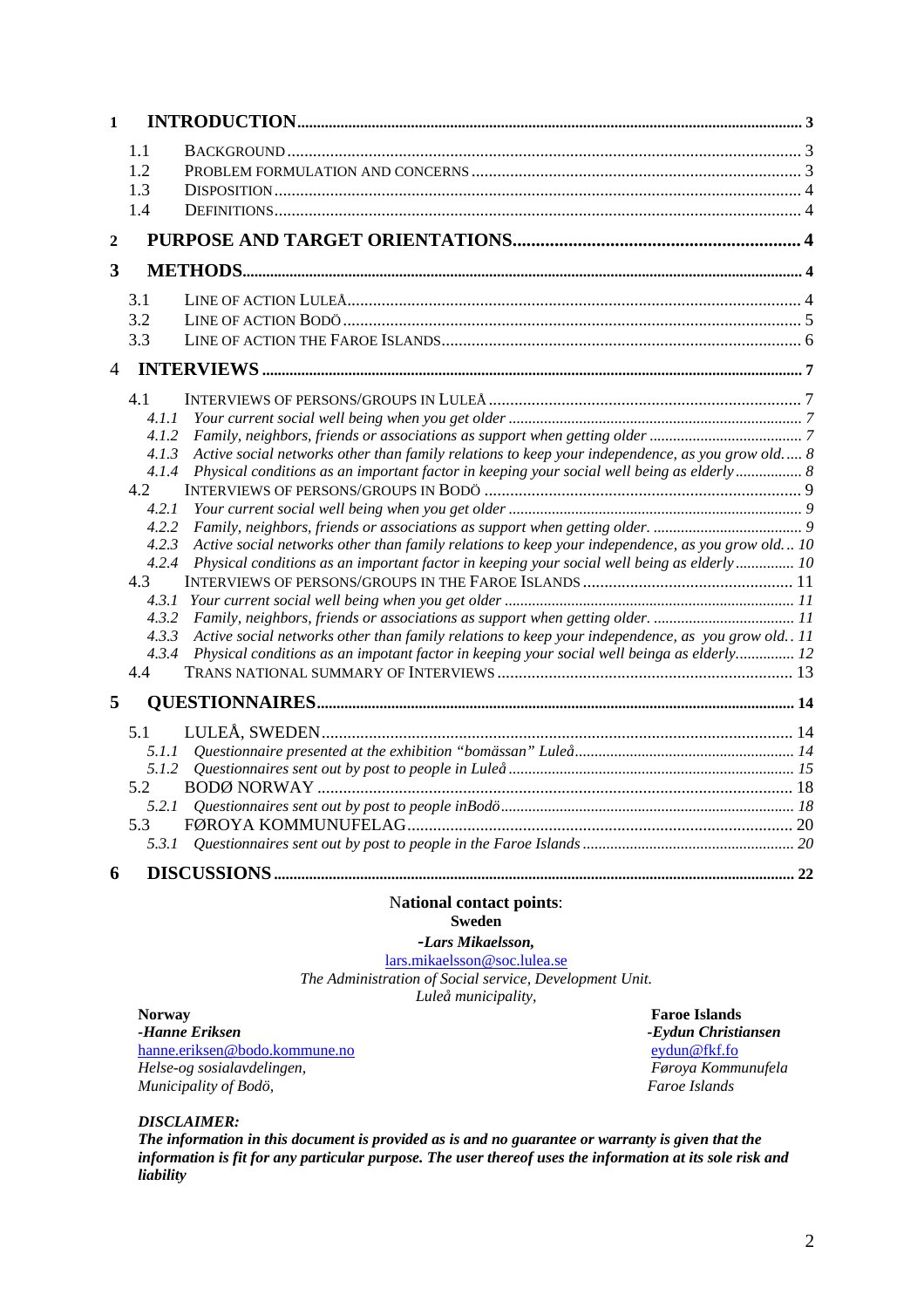## <span id="page-2-0"></span>**1 Introduction**

Our Life as Elderly has through the sub-project "Network" been focusing on the conditions of pre health service and the importance of social, cultural, professional and personal networks for elderly people, and how to meet the future wishes and demands. In the questionnaires and interviews that have been carried out in the project we have had to some extent a common strategy in all participating countries with similar questions to our respondents, though special local/regional different activities has also been carried out. This to enable us to make a comparison analyze of elderly peoples view of their social networks and the importance of networking.

#### **1.1 Background**

In working for sustainable growth in regions and municipalities in the Northern Periphery there has to be equal attention to several perspectives. A strive for strong economic growth as well as promoting equality, improved welfare and a better environment. An improved welfare is a factor that contributes both directly and indirectly to sustainable growth. Indirectly as community, with a wider public awareness, and from a national perspective as a role model. Directly as increased attraction drives economic growth. Improved welfare and access to health care for our elderly is a priority in this area.

The northern periphery societies, like many other central European societies, is facing one of the greatest challenges in modern time, to meet the relative expanding population of elderly and fewer for their support.

These are examples of issues that stand as key factors as how to live and will live in the future. The municipality of Luleå has through the previous citizen dialogue initiative "Lule Paradiso" gained a broad awareness of their citizens future needs of better care and health service for elderly. The results from this initiative did amongst other things identify areas of importance, which later led to be the sub projects in "Our Life as Elderly"

Through an interactive and continuous dialogue with the citizens in each partner municipalities, future needs, wishes and requirements for the care of elderly will be looked upon in a perspective of 10-15 years.

Based on this dialogue, specifically for above-mentioned sub project, the results will lead to suggestions for improvements and community development initiatives for elderly social networks. A better social networking for/by our elderly aims not only to meet the challenge as such, but also to enhance our competitive edge as sparsely populated regions and to attract people to move to these areas.

#### **1.2 Problem formulation and concerns**

How shall the growing number of retirees get a good and meaningful life? Our society's resources might not be sufficient to facilitate adequate care and health services for them.

This challenge is specifically present in the Northern Periphery regions due to a number of facts. One is the same as the trends in the rest of Europe; larger centers of population will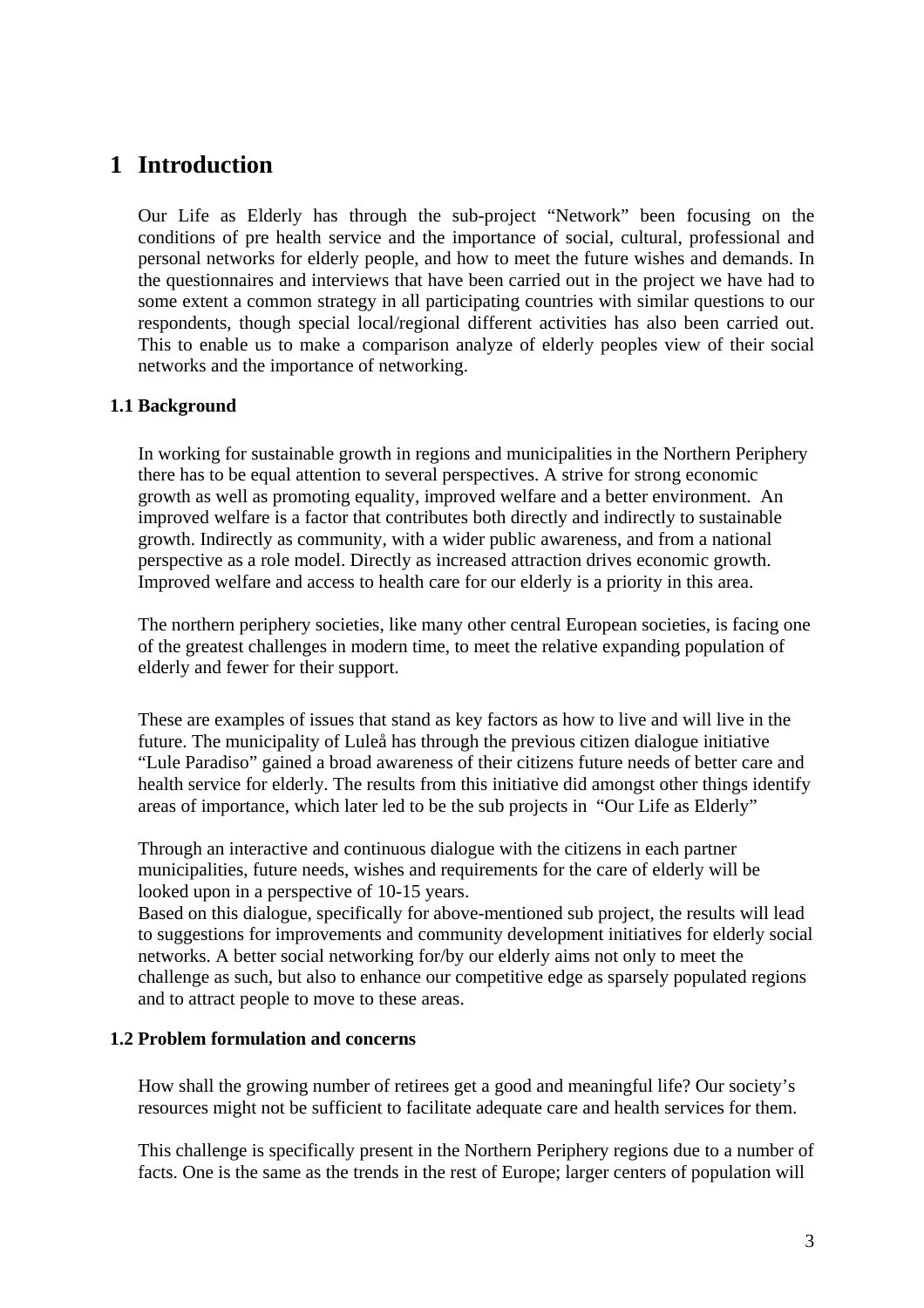<span id="page-3-0"></span>grow at the expense of surrounding rural areas. A part of this trend is a result of inequalities in service in rural - urban areas. The inequalities do not encourage people to live and stay in peripheral and sparsely populated areas. Which increases the problem many folds.

To ensure these people a good quality of life, the society has to ensure a certain quality of health care and services. There are also many advantages in small communities, notably in the natural, cultural and human resources.

Even though the majority of people has a positive view of the modern society as for technical progress, industrial developments, new medicine and better housing, alienation has come to be a major trend in modern society.

#### **1.3 Disposition**

This report will firstly give information about the transnational interviews that has been conducted with persons in and around Luleå and from our partner countries and the outcome of these. Secondly the results from the trans national and national questionnaire are presented. In the end of this report there will be a summary of the results and a final discussion around the subject Networks and how people would like to live as elderly.

#### **1.4 Definitions**

In this report the sub project "Network" has only dealt with our citizen's view of their social networks and their importance. There has been no deeper analysis done on technical networking, broadband and/or issues regarding to infrastructure.

## **2 Purpose and target orientations**

The purpose of this phase has been to determine elderly persons view on their personal networks and the importance of these.

This sub project's target orientation has been to get to know elderly peoples thoughts and wishes for social contacts and personal networking. This will help the project to formulate creative tools to our politicians and hopefully create a foundation for next generation's elderly care in all participating communities.

## **3 Methods**

In this citizen dialogue we have used two types of methods, interviews and closed questionnaires.

#### **3.1 Line of action Luleå**

Individual interviews have been conducted with 12 persons in the ages of 55-65 during April-May, equally divided in women/men and living conditions, rural/central areas.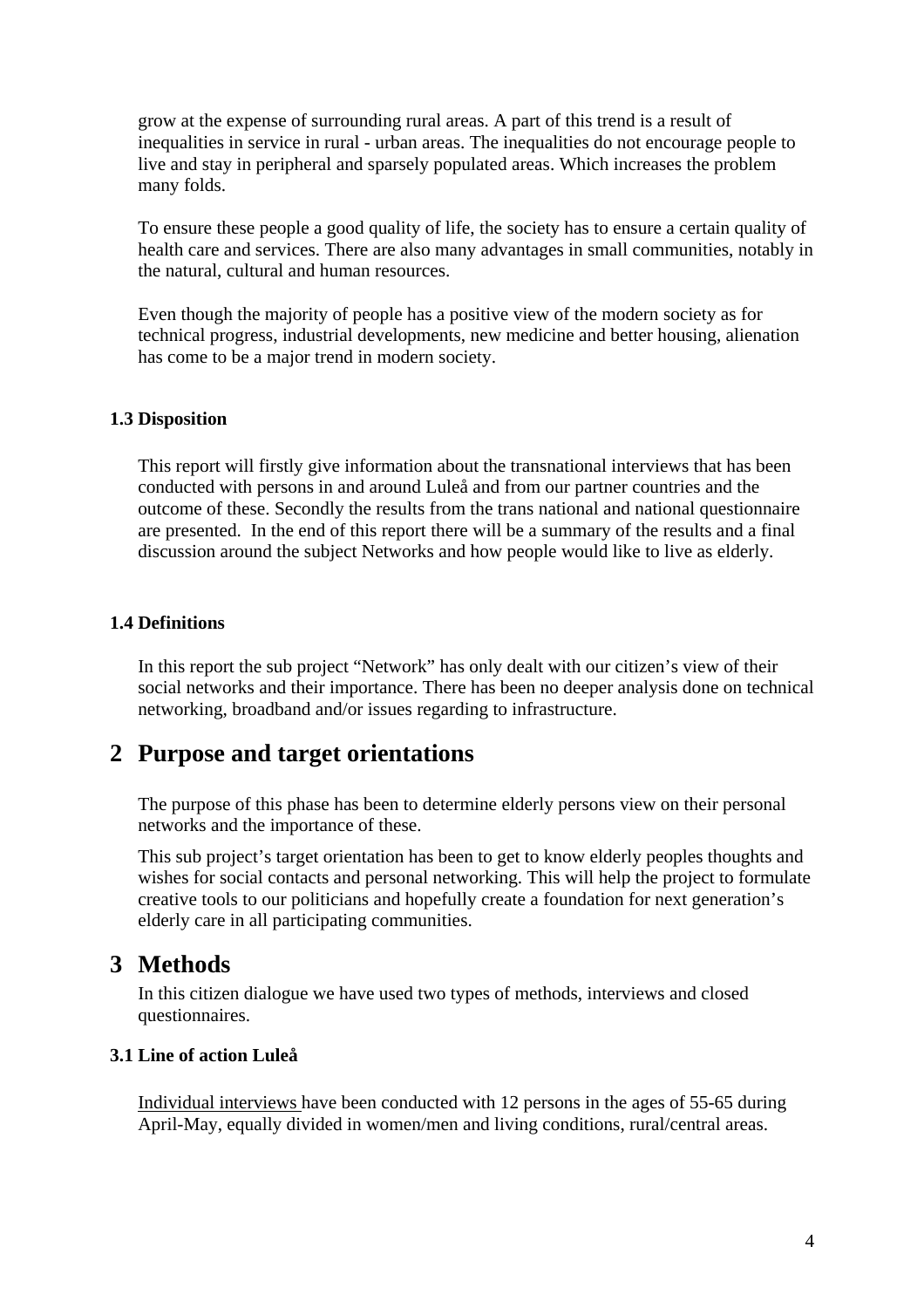<span id="page-4-0"></span>**The** selection of interviewees has been done through a "snowball" method i.e. the project leader ask one known person within the above mentioned criteria, this person has then suggested next person and so on. The interviewees have then had a choice of place for these sessions to be held either in their homes or at the project leaders office. Two project leaders were present at each interview and the interview was taped. .

Group Interviews has been done with focus groups during the same time, April-May 2005. The groups were the project reference group, a group of immigrants, and a senior group. Representatives from, the Social administration, pensioner organizations, primary school and the pharmacy is in the project reference group. In the interview 6 persons participated from the reference group. In the groups of immigrants were persons from Iraq, Finland, Bengal and Mexico represented, all in all 4 persons. The senior group was populated with representatives from the biggest pensioner organizations in Luleå. At each group interview, two to four project leaders were present in each session. The interviewees responded to the questions freely and from their own interest and experience. These interviews were also taped.

#### Transnational Questionnaire

**A** transnational questionnaire designed and used by each country participating in the report of Network. This has been sent out to 200 respondents in the ages of 55-65 equally divided in gender and area.

#### **3.2 Line of action Bodö**

**Individual interviews** have been conducted with 12 persons in the ages 55-65 during May and June 2005.The selection was equally divided in women / men , and living conditions rural/ central areas.

The selection of interviews has been done through a "selective selection", by some known and some unknown persons, in different environment in our municipality.

The interviews have been held in meeting rooms in the public buildings. Two subproject leaders were present at each interview, and the interview was recorded. After recording it was written down, all what was said.

**Dialog groups** have been conducted during May to October 2005. Nine different target groups.

The groups have been politicians, relatives to dementia, youth, employed, volunteer organizations, educations system- different levels, elderly people with public service today, health workers different professions, inhabitants with foreign background. The dialog meetings have had a mal to discuss the future challenges, related to each subproject. It has been written notes from the meetings. The meetings have been held in different parts of the public buildings.

**Questionnaire** sent out to a random sample of 200 men /women age 55 – 65. The selection was done from address list of the inhabitants in this age group. October 2005. Trans-national part.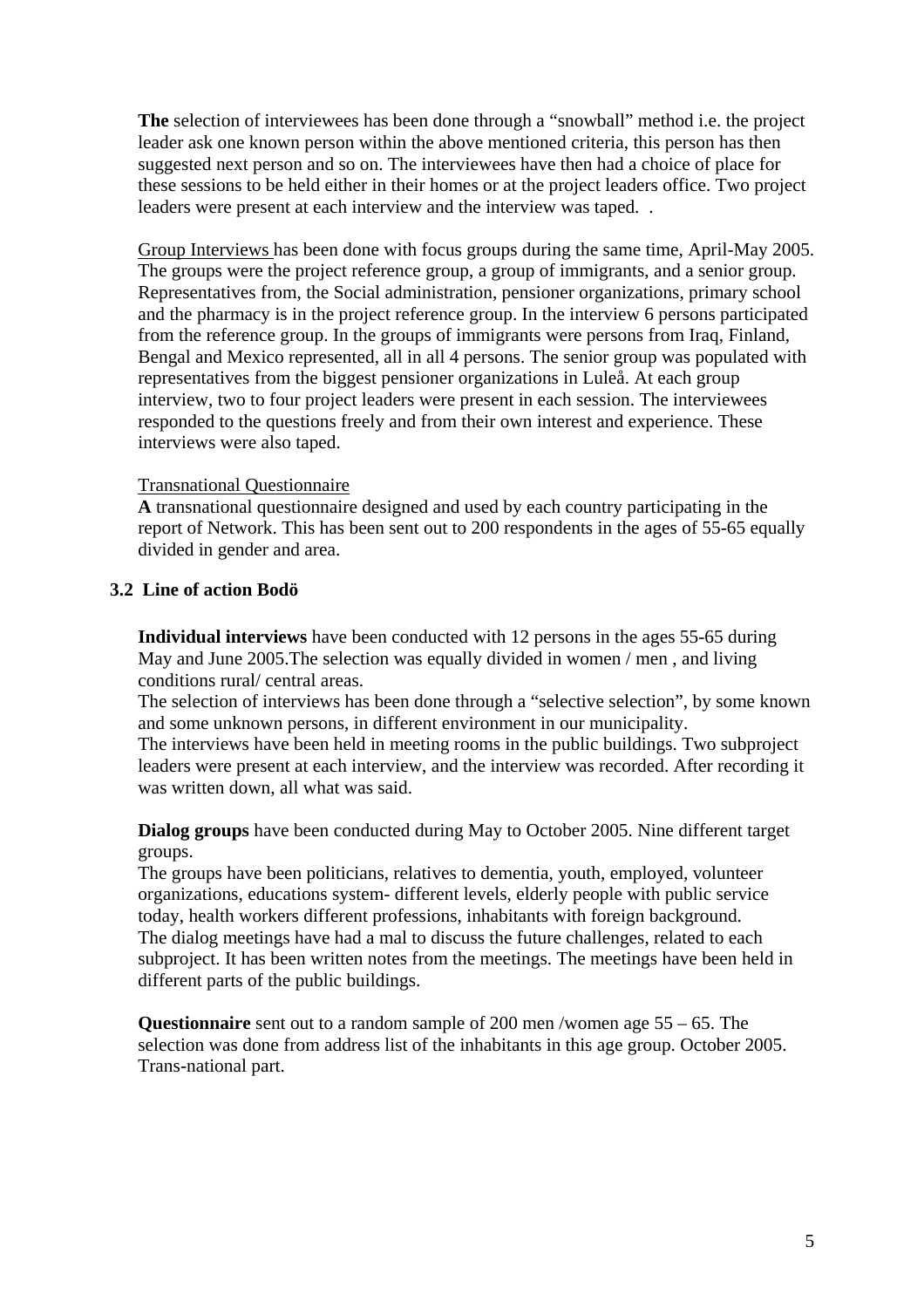#### <span id="page-5-0"></span>**3.3 Line of action the Faroe Islands**

#### **Individual interviews**

Individual interviews have been conducted with 11 person in the ages of  $55 - 65$ , in the period from 6 of May to 20 of May. Interviews where made with four men and seven women. Four of the interviews where made in the municipality of Vesmanna. Vestmanna Municipality is one community with a population of 1.239 (des 2004). In a Faroese context, Vestmanna is considered a central area.

Seven interviews where made in the municipality of Sunda, pop. 1.534 (des 2004) The municipality is a merger between 6 municipalities in January 2005. Even though several of the communities today have grown together through population growth, you still consider yourself as part of the original community. Sunda is a municipality consisting of ten communities, the two most rural communities with a population fewer than 50. All seven interviews where made in communities with a population fewer than one hundred.

The interviewed persons where randomly selected from address list of the inhabitants in this age group in the respective municipality.

Nine of the interviews were held in the informant's home, and two at the project leaders office. The interviews where held by the project leader, and the interviews were taped.

#### **Group discussions**

Discussions with dialog groups were conducted in september – oktober. With the National Pensioners Organisation we discussed general issues, also in comparison with the other Nordic countries.

With the local Pensioners Organisations in Vestmanna and Sunda, the discussion was more specific, like transport to activities. In Sunda, a survey among the 30 pensioners at the meeting showed, that only 3 (all men), were familiar with using the Internet and e-mail as a form of communication.

Discussion on elderly service with politicians from both municipalities on local issues, and in general with reference group.

The theme for the dialog has been to discuss how future elderly service in Faroe Island can be organised. Also to discuss more local or specific problems in the elderly service today.

#### **Questionnaire**

87 people in Vestmanna Municipality and 113 in Sunda Municipality received the questionnaire (proportional to population). Persons where randomly selected from address lists of the inhabitants in this age group in the respective municipality.

The questionnaire was sent out in June 2005. 26 % answered our questionnaire.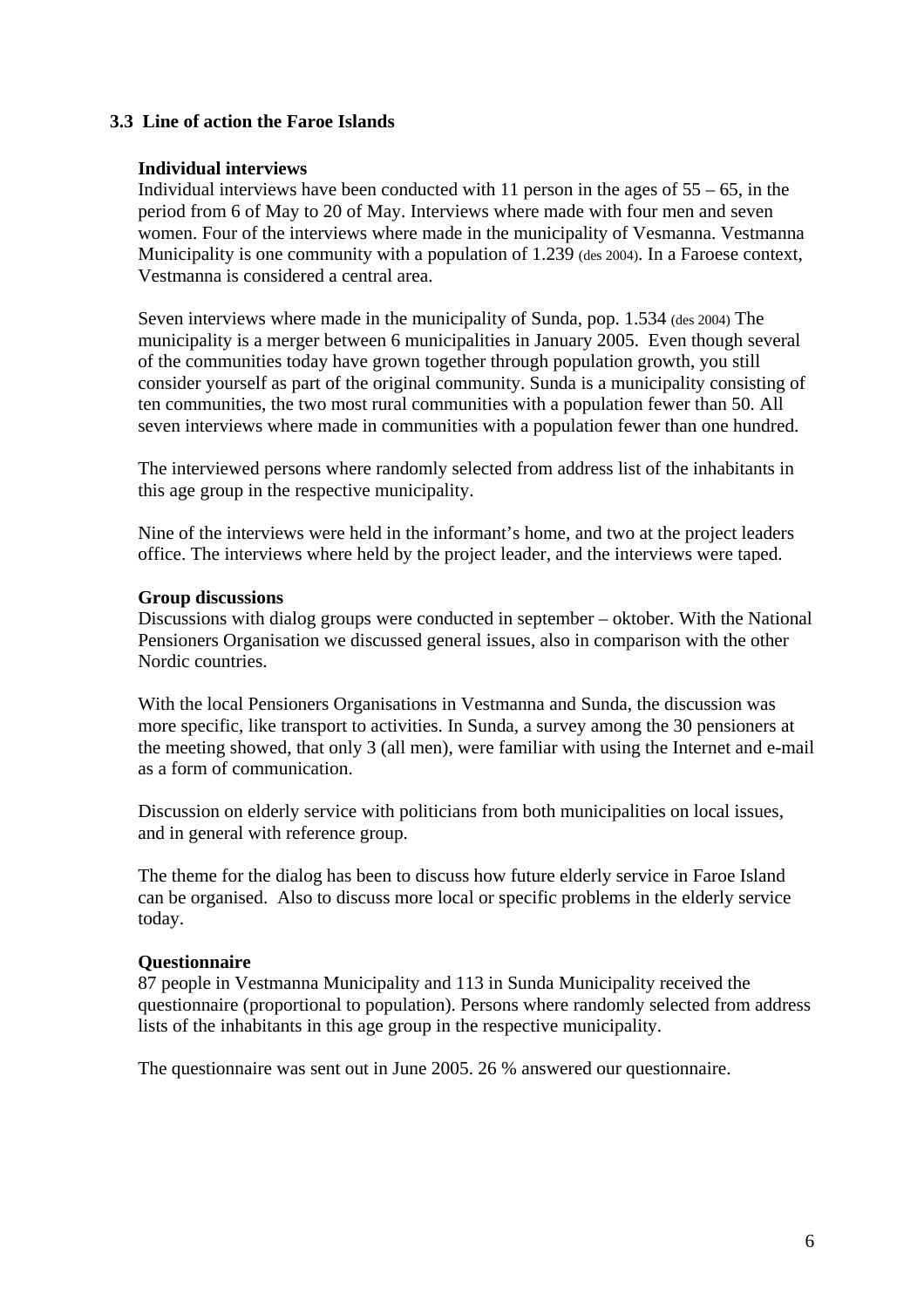## <span id="page-6-0"></span>4 **Results**

#### **4.1 Interviews of persons/groups in Luleå**

When processing and reading through the material from the interviews the following four headings, as described below, have been seen as important subjects. These subjects have throughout the report rather, than the questions themselves, been used to highlight the findings.

#### **4.1.1 Your current social well being when you get older**

To maintain the current social well being when getting older the interviewees pointed out the necessity of being active, as long as you are well and fit, in building networks, to develop new contacts. The interviewees also pointed out the importance of keeping your contacts near you and to participate in society in a way that your social and mental health won't deteriorate. To send post cards and make phone calls on regular bases is a good way to keep your contacts active. Some of the interviewees also mentioned that it is important to realize that you might have more time to nourish your network when you stop working, it is important to keep your old friends. To develop interests, join clubs or get a hobby would be a good way to maintain your social wellbeing said some of the interviewees.

- *"-I believe in this with many contacts. One way is to develop one's network when one is well and to try and keep this when getting older. I think that one must be conscious and to have people around you while you can."*
- *"- Well, I expect from myself, because one has nothing like this for free, as long as I have my brain intact find my interests, and to explore.*

*"- I believe that my network will increase. When I stop working I will have more time for my network. It is important to keep your old friends, in any case you need to work actively with your contacts or else they disappears."* 

#### **4.1.2 Family, neighbors, friends or associations as support when getting older**

The married spouse is the person that most of the interviewees regard as the main support and help but also brothers and sisters are important. As for their own children the situation is somewhat different, no one wants them to feel the pressure that they have felt in tending for their parents. In most cases children do not live in the same area as their parents which makes it hard to expect practical help and support. Many interviewees want their children to concentrate on their own life. When it comes to the expectations on friends and neighbors there is a general perception that as long as you are active yourself towards these groups you can count on their support as well.

*"Well, he who sits in the armchair, I have great expectations on "* 

*" Help with what? I have low expectations. I have never lived that kind of life that I expect others to make my life"*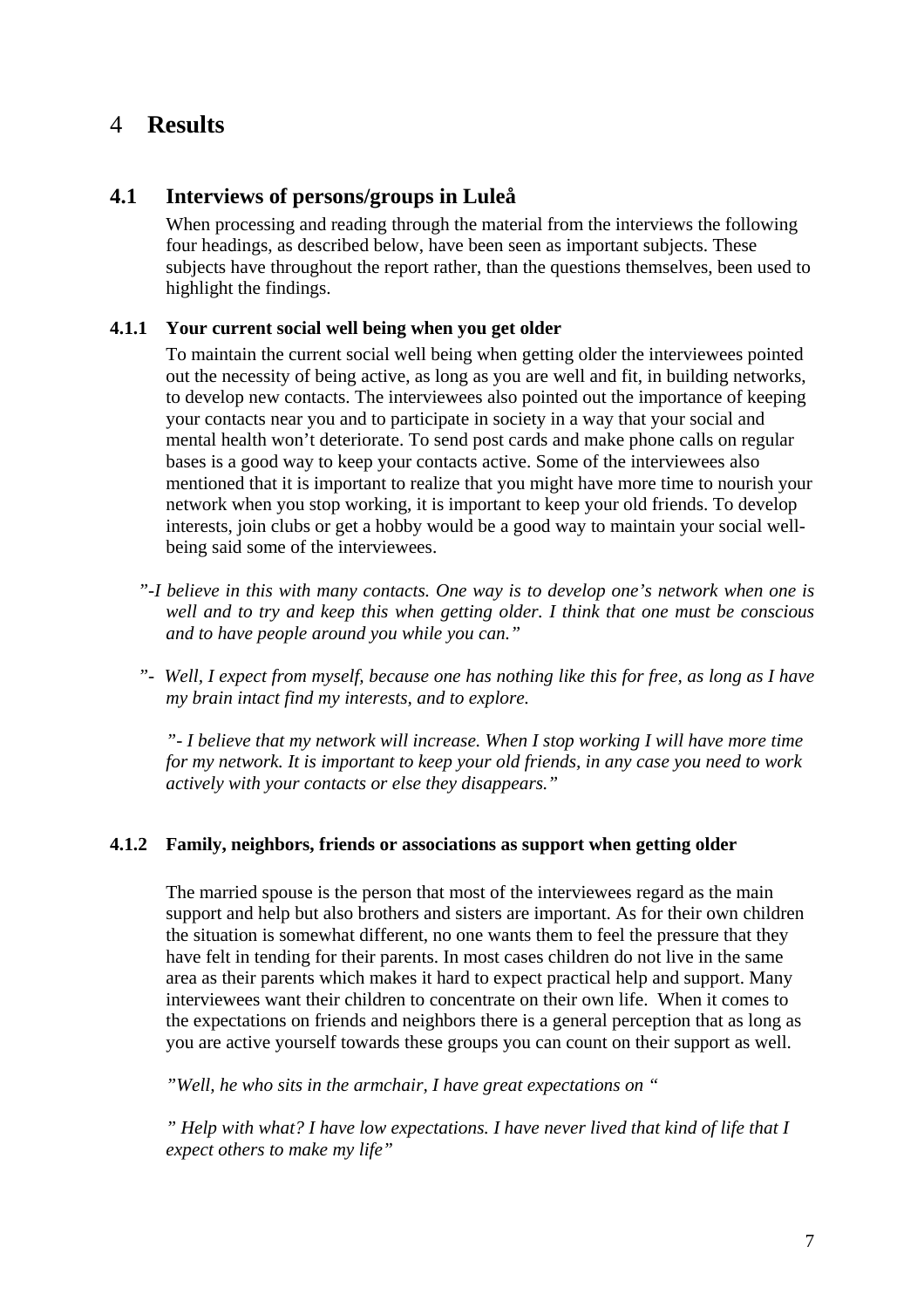<span id="page-7-0"></span>"*I have as much expectations on friends as my family, many small streams.."* 

#### **4.1.3 Active social networks other than family relations to keep your independence, as you grow old.**

Most of the interviewees think that an active social network other than family is of great importance to maintain their independence as elderly. It is through these informal networks such as special interest groups and hobby groups that one can get out and meet other people. If you don't have friends and an active social life you might be confined to your apartment or house and not meet new people. Associations/clubs that has activities is important as it is through these organizations new contacts are made. Many interviewees also regarded IT, as a tool, to be important for to be active outside the family, as one said, *-"yes and it is also fun"*

"*yes I think it is rather important. I think it is interesting to meet other people. To associate with other people. Clubs and organizations too."* 

*"That's the most important. My own initiative whatever happens outside family, something that I have. That's the way I live my life."*

#### **4.1.4 Physical conditions as an important factor in keeping your social well being as elderly**

Many of the interviewees thought that it is of great importance to be in strong physical condition in order to maintain your independence as elderly. If you have that you can do things without being dependent on others, to depend on someone can be a restriction. There was however interviewees that from own experience pointed out that as long as there were aids provided to them they could in many cases function just as well as others, but there is a need to make these aids available. Even if it in some cases does limit you one has to try and find new ways of doing things. As one respondent said, -nothing is impossible, a physical handicap is only a hindrance but it does not stop you from doing things totally.

*"Then you can both do things and participate on a totally different way without being dependent on others. To be dependent can limit you."* 

*"If you can get aid you can still function so. It will though limit your ability but one can always find new ways somehow"* 

"*Well, one constantly sees examples of those that has a physical handicap can manage very well, it is of cause depending of your ambitions*"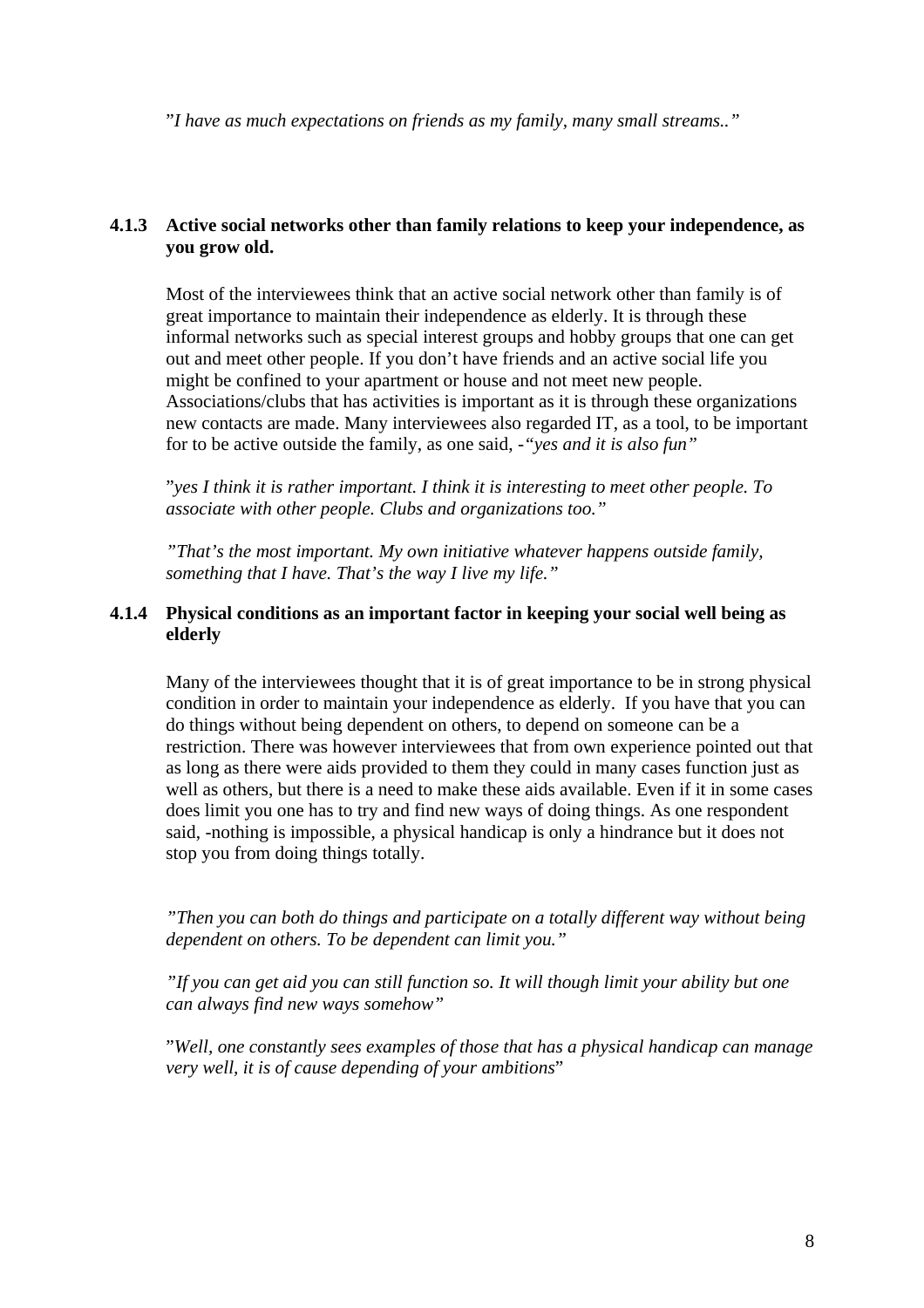## <span id="page-8-0"></span>**4.2 Interviews of persons/groups in Bodö**

#### **4.2.1 Your current social well being when you get older**

In the same way as Sweden a lot of the respondents pointed out that if you want to maintain current social well being when getting older you need to be active yourself. Some of them also pointed out, that if you loose some parts of your network, it will be possible to gain some others. A few of the respondents pointed out that they don't expect the network to be smaller when they get older. One of them even said *"I am meeting new people all the time, therefore my network possible will increase when I get older".* 

*"I believe I will loose something, but it is possible to get new contacts"* 

*"I have a lot of friends, and I really look forward to have them as a part of my network when I get older.* 

*"I expect to maintain my the social security that I have today"*

*"Friends will be the most important network in the future".*

#### **4.2.2 Family, neighbors, friends or associations as support when getting older.**

Most of the respondents don't expect so much support from their family when the get older. The family is important, but as the in may cases they don't live in the same area as they parents. Besides, some of the respondents are very aware that their children and grandchildren have to take care of they own life. When it comes to neighbours and friends, they are hoping for some kind of help, but not so much. They expect nothing from their trade union. A man, pensioner, from rural areas said *" I didn't get any help from my trade union, even when I was working".* 

*" If someone wants to give me some help at all when I get older, I will be satisfied".* 

*"My brothers, sisters and friends are enough for me, I don't need something more".* 

*"I believe my family will support me when I get older, but if something happens I must rely on public services".*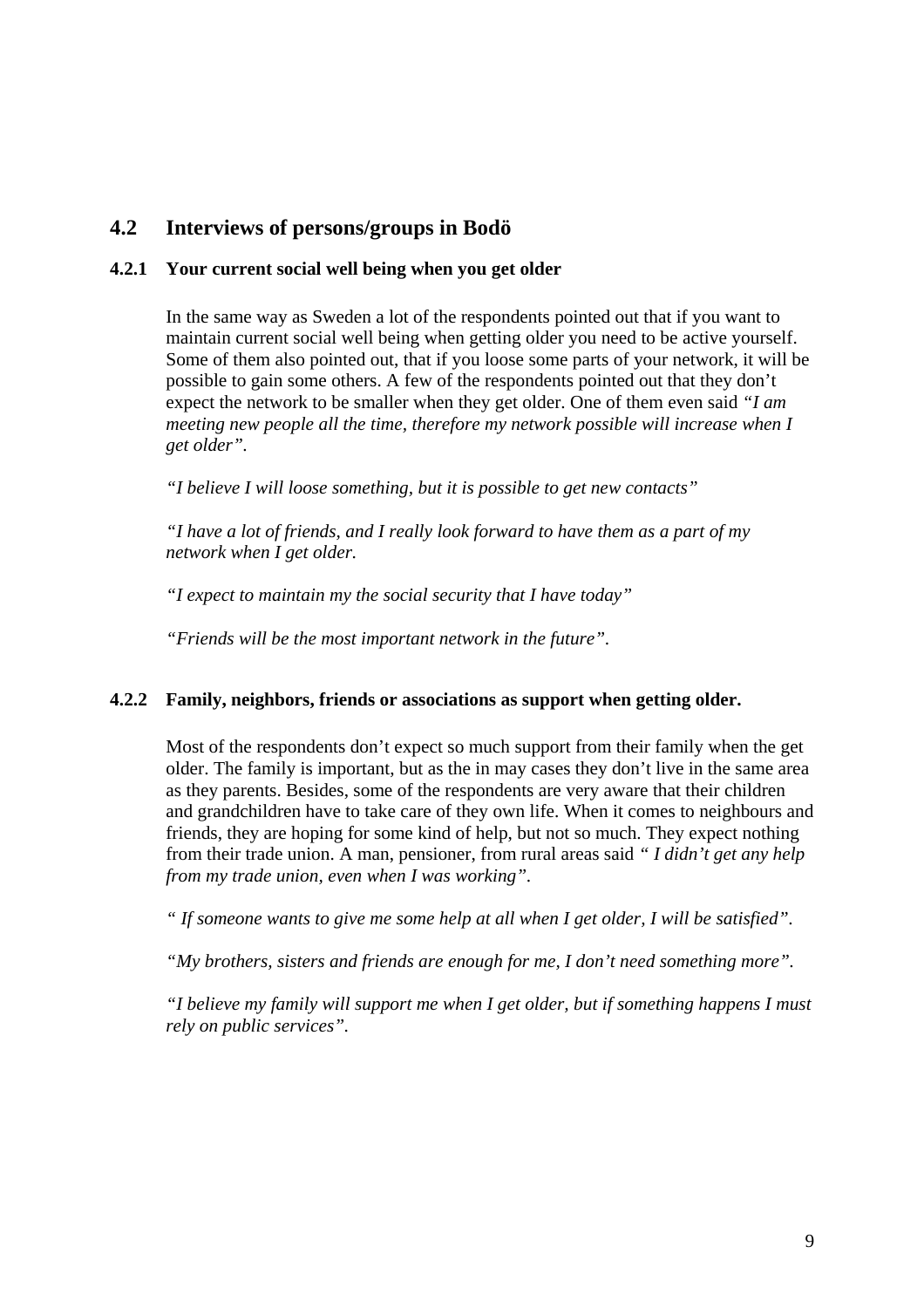#### <span id="page-9-0"></span>**4.2.3 Active social networks other than family relations to keep your independence, as you grow old.**

It seems to be important for most of the respondents that another social network than the family is crucial when you get older. They believe that especially friends and next to that neighbours are of great importance.

*"Neighbours and friends are of great importance to maintain an independent life".* 

*"……and I also expect some help from clubs and different organizations".* 

IT is not so important for the participants, and just a few of them believe IT is important to keep their independence when they get old.

*"IT is useful and interesting, but it is not crucial for a good life".* 

*"IT means nothing"*

*"When it comes to IT I have nothing to say".* 

*"I don't know so much about IT, but maybe I will learn it when I get older".* 

*"IT is not out of the questions, but I have to think about it".* 

#### **4.2.4 Physical conditions as an important factor in keeping your social well being as elderly**

Everybody agreed upon this statement: A good and strong physical health is very important to maintain an independent life. They have some different opinions about whether they will need any support on this matter:

*" I don't need anybody to take care of my physical health, that is my own responsibility".* 

Some others said:

*" I am positive to the fact that others than myself can give me a hand with my physical health".*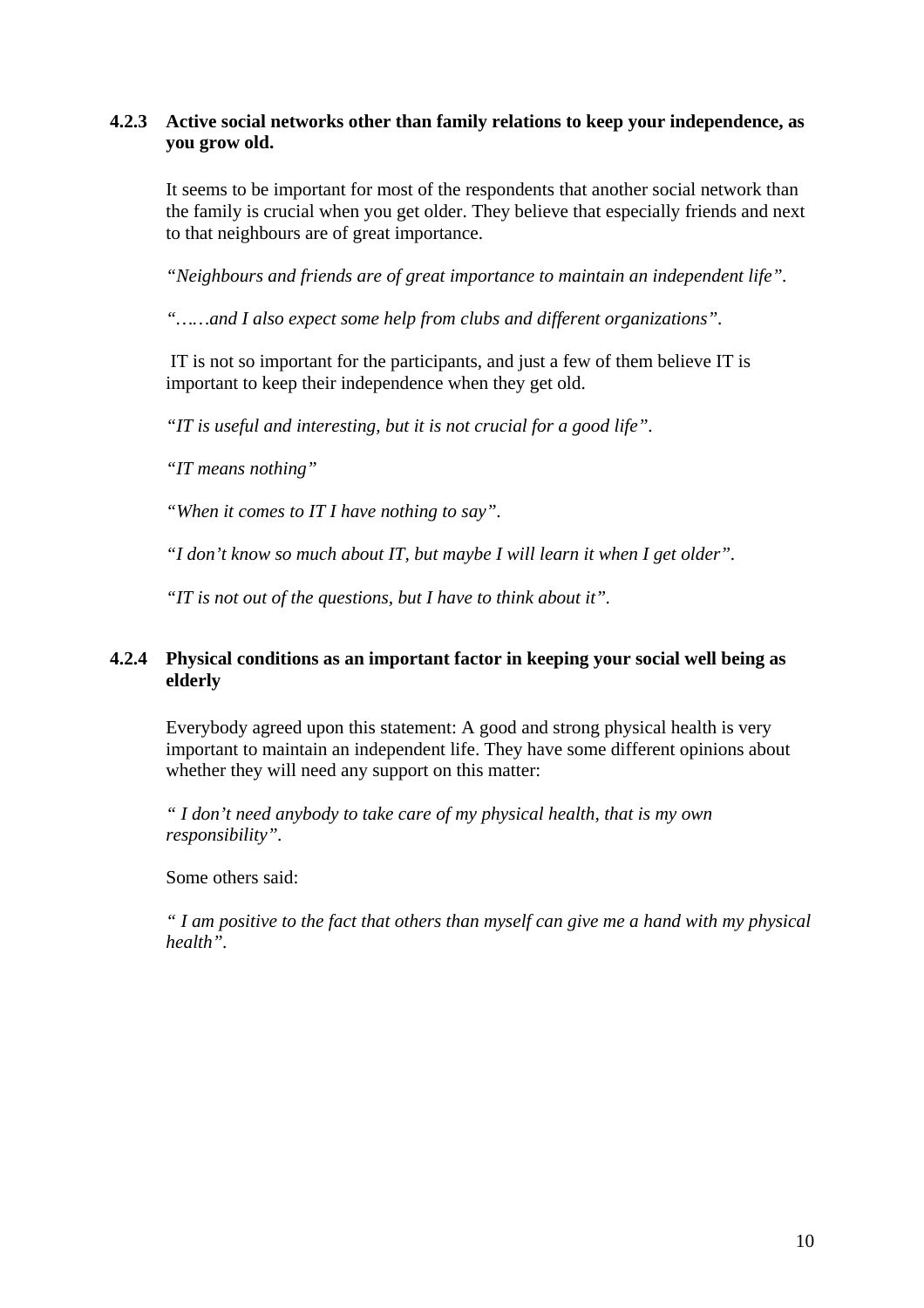## <span id="page-10-0"></span>**4.3 Interviews of persons/groups in the Faroe Islands**

#### **4.3.1 Your current social well being when you get older**

All interviewees except one thought they had an active social network, besides their family network. All interviewees expected this network to maintain or even increase when reaching pensioners age.

None of the interviewees where fearing loneliness or isolation when reaching pensioners age. Some mentioned activities they would like to start after leaving work.

*" I would like to take evening classes, i want to learn languages" (Female)* 

*" I will enjoy it, more time for fishing, keeping the sheep and the goose. (Male)*

Several of the interviewees mentioned more time for grandchildren, especially those how had children living in other part of the country or abroad.

#### **4.3.2 Family, neighbors, friends or associations as support when getting older.**

The expectation for support can be divided into two main groups.

If you are in need of personal care, none of interviewees wants help from other than the public home care service.

*" My children shall not have the burden of taken care of me when I am in need of care. It is not the responsibility of your children"* 

On the other hand almost everyone expect help with practical things, speaking of painting the house, gardening etc.

#### **4.3.3 Active social networks other than family relations to keep your independence, as you grow old.**

There seem to be many private, active, old and very stable friendships. In Vestmanna in particular, "knitting clubs" are common:

"*We have had a knitting club for 31 years, and it is the same one, we meet every second week"* 

But also activities including couples are old and stable.

*" We are 4 couples that meet to play cards, dine together, etc.; we have done this for a very long time"* 

There are also more formal gatherings, where village people come together, for social activities. These can be held in the village hall:

*"We meet there every Monday, the men play cards and the women bring their knitting".* 

or in the parish hall: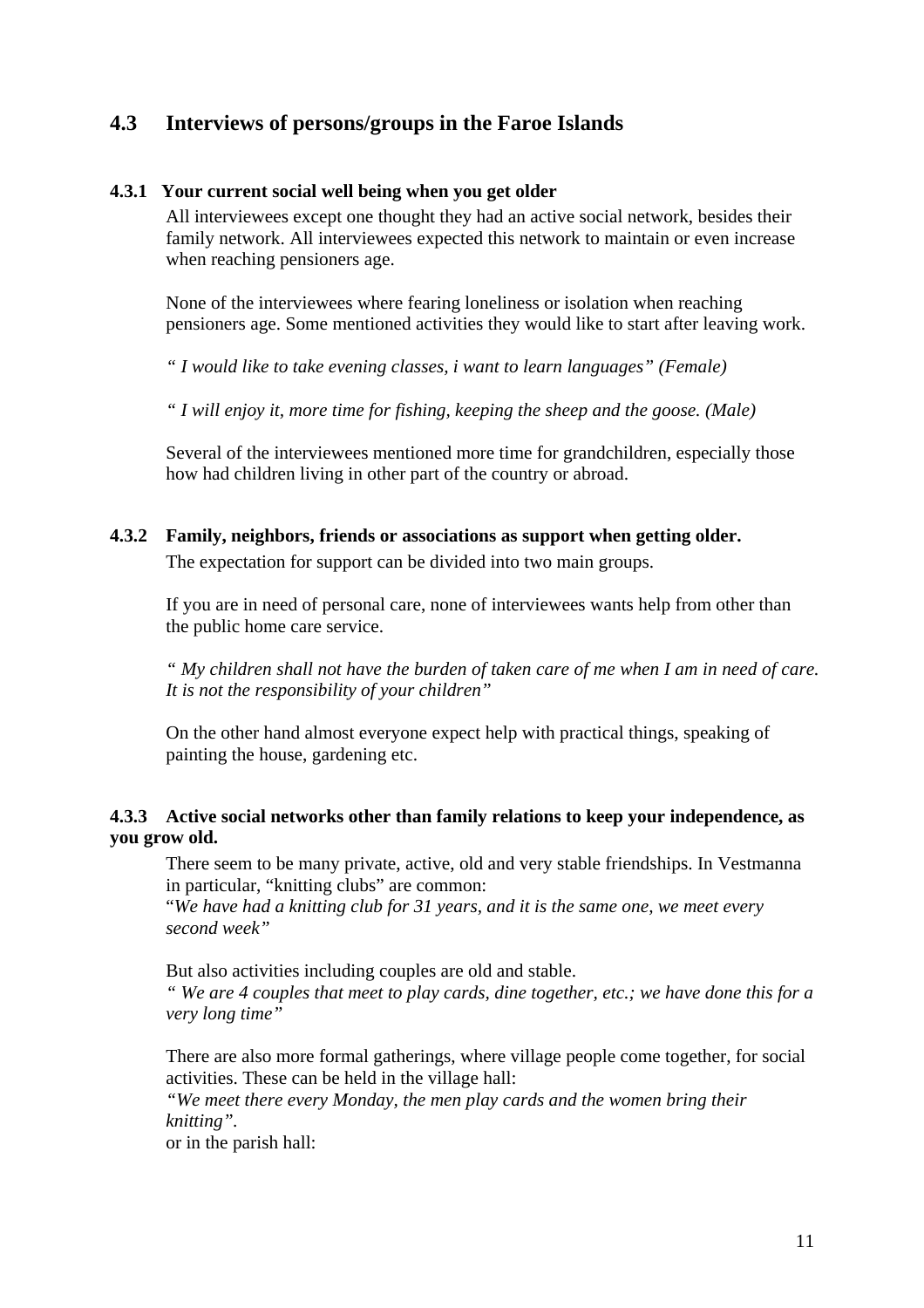<span id="page-11-0"></span>*" We have meetings at least twice a week, Sundays and Wednesdays. We also travel to meetings in other parts of the country..........., I would say that our social life is very much in the community".* 

But people in a village or a region are also mutually dependent on each other when it comes to keeping sheep (slaughtering, medicating etc.): *"We (the men in the village) have to be together in activities like these."* 

#### Whether for birthdays, weddings or funerals:

*"We get in contact, and we agree on who does what; but it is almost the same every time, I think I always bake the same cake, no one has to ask, everyone knows what to do".* 

*"There is also bad luck and misery among some of us, but I think we are good at taking care of each other, listening, comforting each other".* 

These are the networks which seems to be very important for people, and are the main reason why people want to stay in the local area even they grow old, and could expect better service for elderly in a more central area.

#### **4.3.4 Physical conditions as an impotant factor in keeping your social well beinga as elderly.**

Evryone agreed that it is important to be in strong fysical condition when you get elderly. One of the main reason is that many of the houses are not fit for fysical handicap. ( Se housing)

Many of the social activity also depends on mobility.

*"You have to have the ability to move around easily"* 

*"But i expect help from my children" speaking of help to shopping, painting house etc.*

#### **Activity,**

#### **Males**

Most of the interviewees have either a fishing boat or/and sheep. Only one interviewee was not interested fishing or keeping sheep.

#### **Females**

Five of seven interviewees were active in knitting clubs. Four of seven interviewees played bingo on a regular basis.

Other activities male and female Walking Playing cards Painting Chorus Evening course/evening classes Dance and feast Sport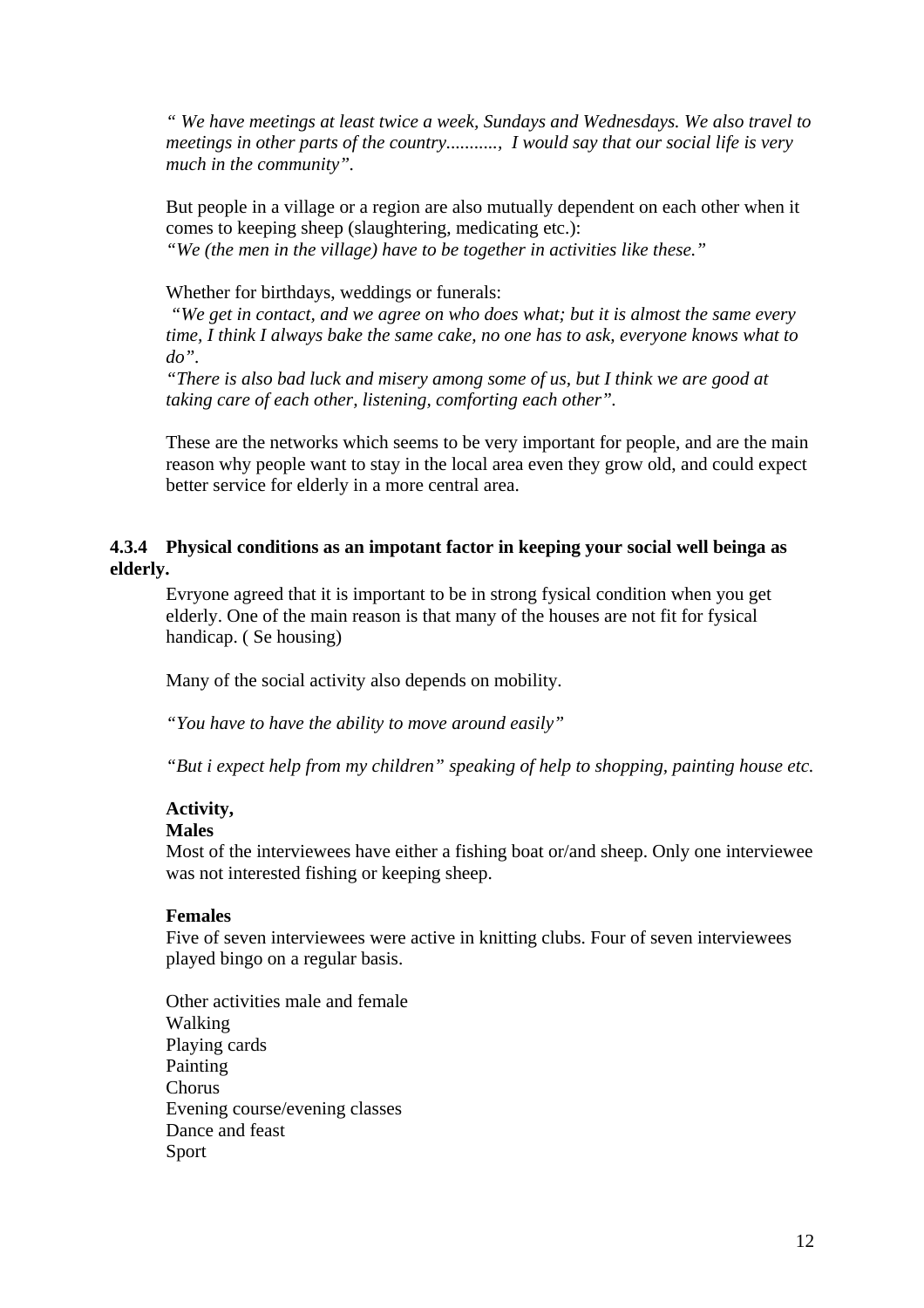#### <span id="page-12-0"></span>IT **Only four of eleven interviewees used IT**

None of the interviewees are afraid of loneliness when they grow old, but some mentioned:

*"It depends on your health situation........, Of course if I am bedridden, I don't think I would be so interesting to visit".* 

## **4.4 Trans national summary of Interviews**

#### • **Your current social well being when you get older**

When it comes to current well being when people get older there is a common understanding learned from all the different interviews that meeting people and to be active in society is very important. Many interviewees from both Bodö and Luleå do not expect their network to decrease when they get older and in the Faroe Islands nearly all thought that they had an active social network. A general perception is that you get more time to maintain your old network and to meet new when you become pensioner.

• **Family, neighbors, friends or associations as support when getting older.**  Family, neighbors and friends have a great impact in people's life but the roles are different. Family is an important factor but is not the primary care giver for an elderly person, the expectations on family is very low for all interviewees regardless of cultural or nationality background. In many cases children in both Bodö and Luleå do not live in the same area and therefore not accessible in a care situation.

• **Active social networks other than family relations to keep your independence, as you grow old.** 

An active social network other than family is very important for everyone regardless of nationality. In the Faroe Islands there seems to be many private, active old and very stable friendships due to a mutual dependency in different situations such as farming and fishing. In Luleå and Bodö friends play more of a role for free time activities and a way to meet other people. There are also more formal gatherings in the Faroe Islands, where village people come together for social activities.

• **Physical conditions as an impotant factor in keeping your social well being as elderly.** 

There is no difference between the project partners that it is of great importance to be in strong physical condition in order to maintain your independence as elderly. In some cases though it is also a question of what aids you can be supported with. Some people also mentioned that a week physical condition might be a hindrance but not exclude you from having a social well being.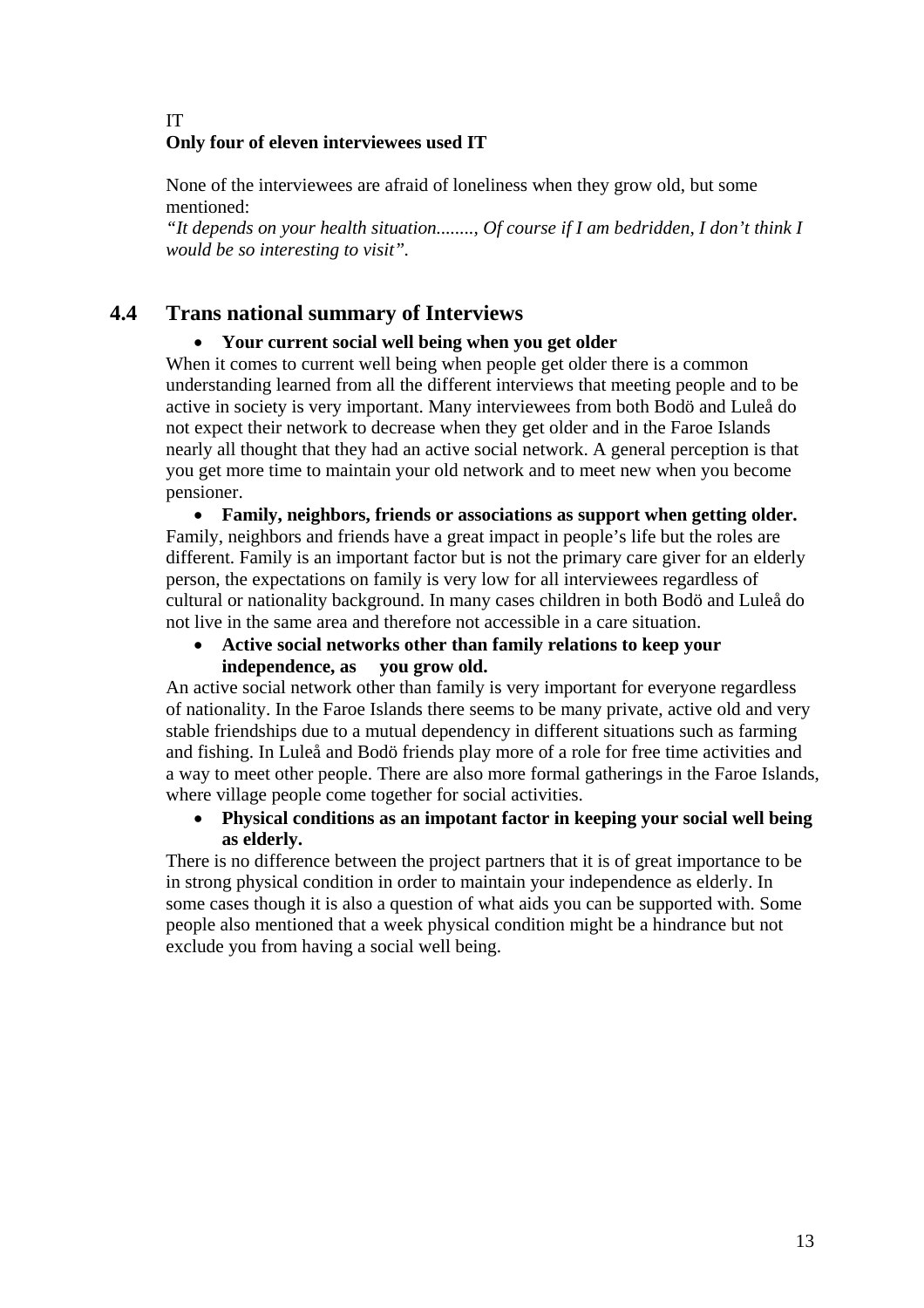## <span id="page-13-0"></span>**5 Questionnaires**

## **5.1 LULEÅ, SWEDEN**

#### **5.1.1 Questionnaire presented at the exhibition "bomässan" Luleå**

At our stand at the exhibition "home" in Luleå the  $29<sup>th</sup>$  of April to the  $1<sup>st</sup>$  of May 2005. a citizen dialogue was carried by the means of a questionnaire to people in the ages 55 and older.



In total 378 persons answered our questionnaire

On our question if an active social network other than family relations is needed to secure independence as elderly, 93,33% of the respondents regarded this as an important detail.



5.3 % did not find this necessary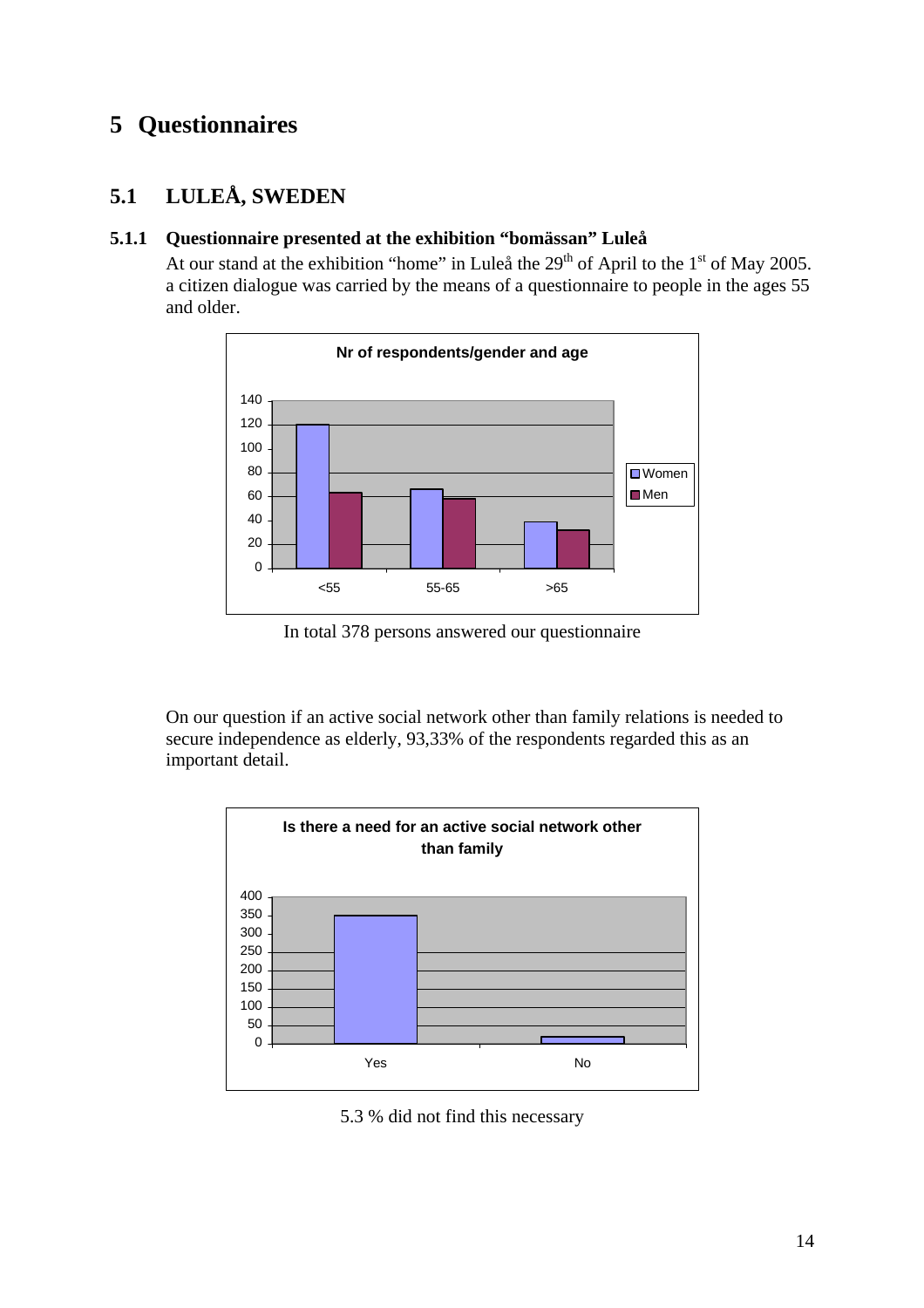<span id="page-14-0"></span>On our question whether IT would play an important role as a tool to be able to maintain there social contacts when getting old, 71% of the respondents said yes that they thought this was true.



27 % thought that IT would not change their ways and methods in keeping their social contacts.

#### **5.1.2 Questionnaires sent out by post to people in Luleå**

As a part of our transnational cooperation it was decided on a meeting on the Faroe Islands that we should send out a similar questionnaire to 200 persons in the ages 55- 65 years in each country, Scotland and Finland excluded.



40.5 % answered our questions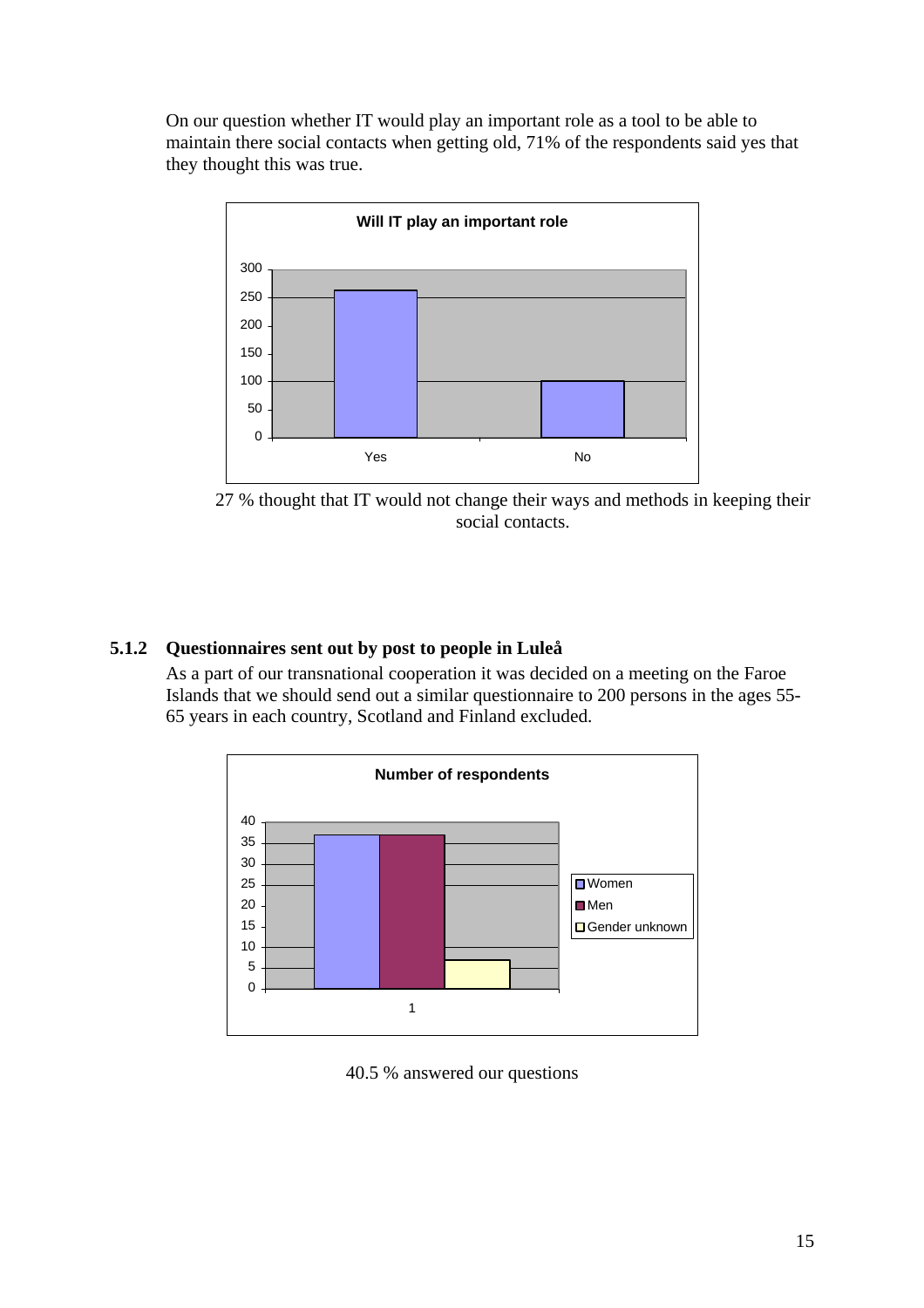On our question whether physical conditions is important to secure their independence as elderly, 91.4% of the respondents answered yes.



5% of the respondents did not think that physical conditions were important, 3 persons did not respond to this question..

If they needed support from anyone else to maintain their physical condition, whom would they prefer to provide this support, 65,4% of the respondents thought that the municipality should be responsible for this.



**Comments from respondents**: Don't know. This I have to manage myself. All positive initiatives are good we all need to do whatever we can.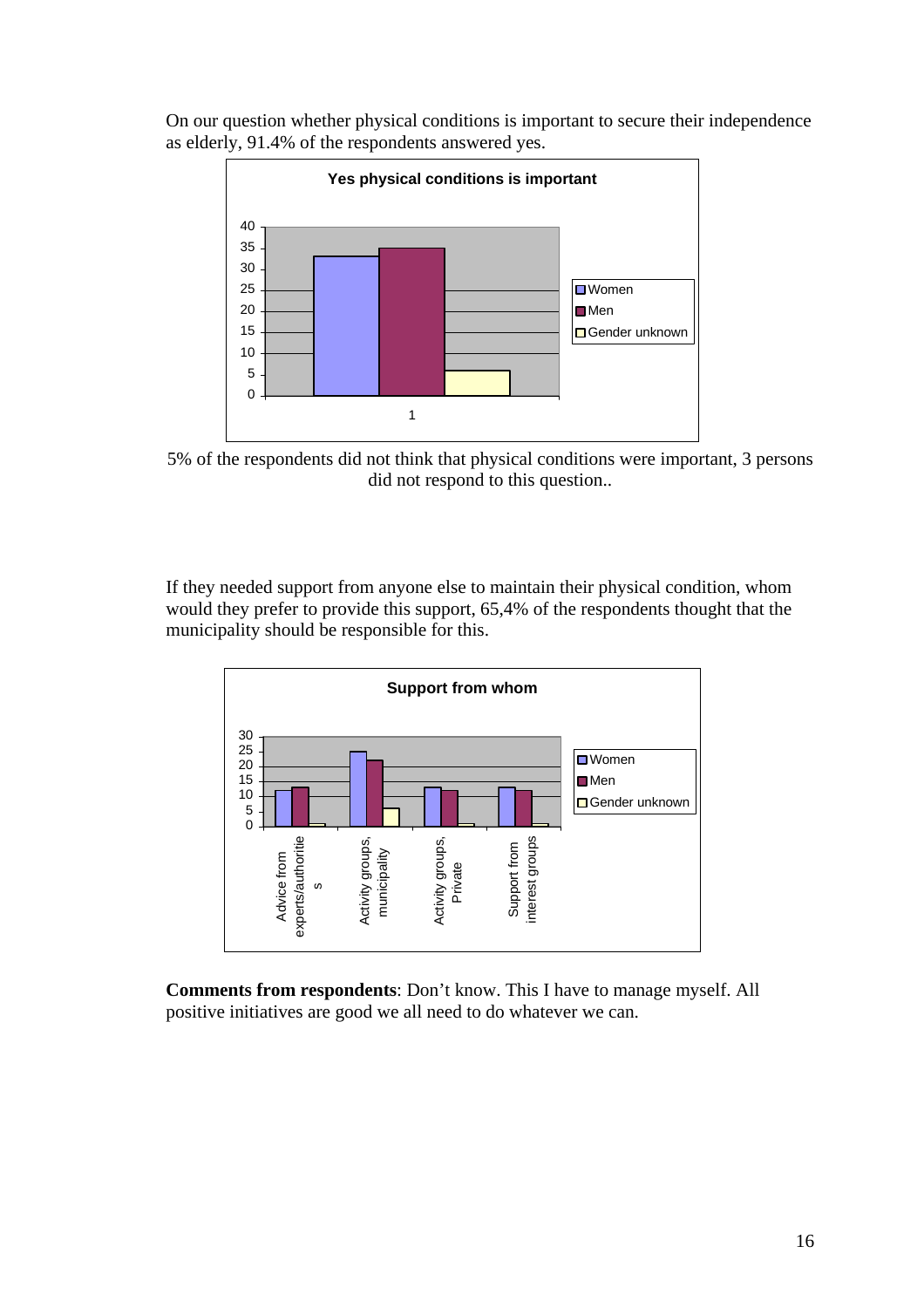On our question which other social networks other than relations is needed to secure ones independence as elderly 91.4% of the respondents regarded friends that you had bonded with over the years as being the most important network.



To note from this survey is that a majority of those that saw IT as a helpful tool were women.

To follow up the above question we also wanted to know in what way and what kind of IT services the respondents thought would be of interest as tool in their independence. E-mail and web pages with information and contacts for seniors was what they regarded as useful.



#### Other: I'm not that fond of IT; Traveling

#### **Comments from respondents**

We are all depending on each other disregarding age. IT is an easy tool as for keeping in contact with your children living else ware, gives you intellectual stimuli.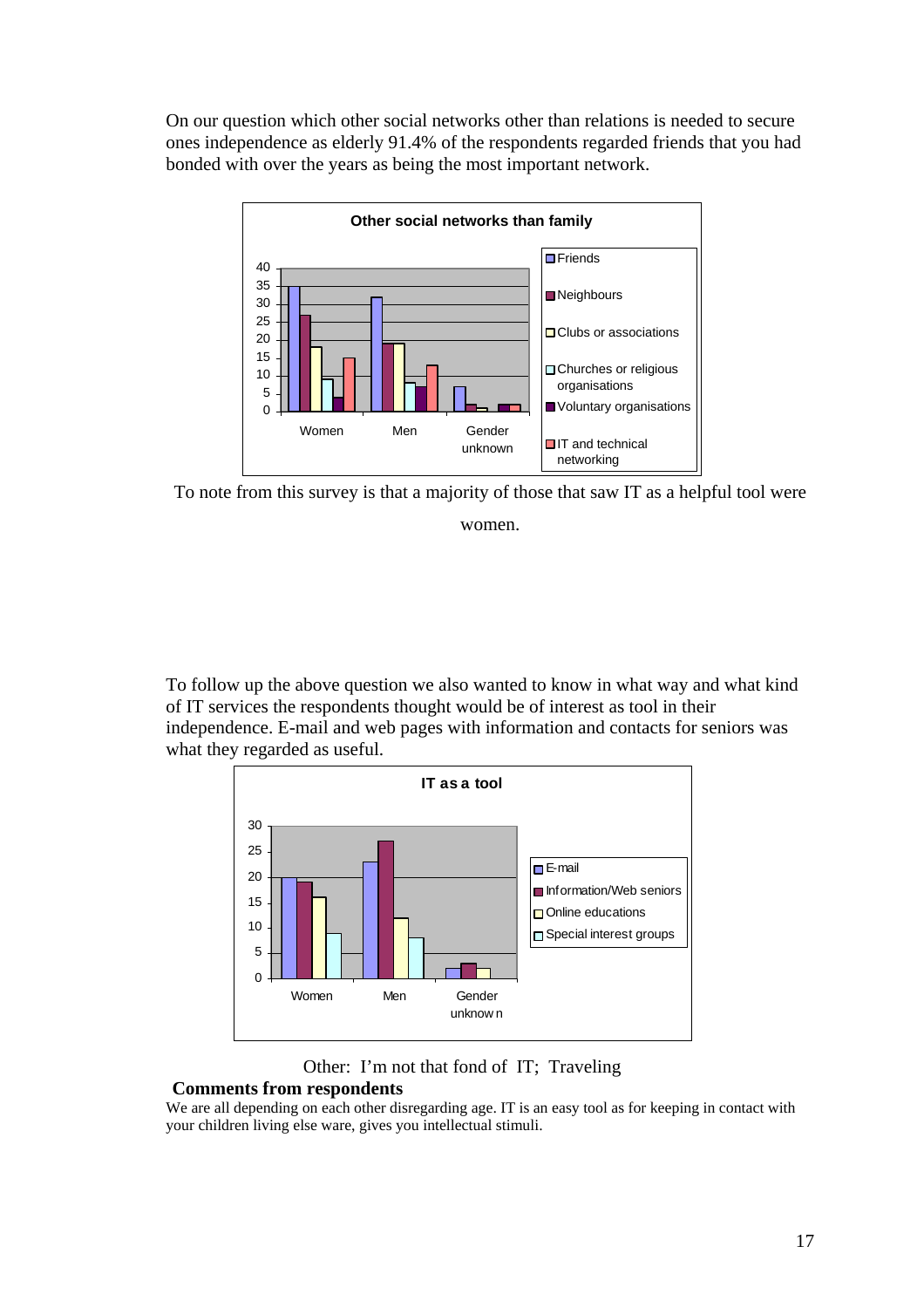## <span id="page-17-0"></span>**5.2 BODØ NORWAY**

#### **5.2.1 Questionnaires sent out by post to people inBodö**

1. Do you think that an active social network outside the family is important in order to ensure an independent life as an old person? Yes, but in order to maintain my physical health, I need assistance from the following:



**No** Women: Am dependent on outside help. Will need help from the outside if I suffer from dementia.

Men: Feel no need for outside proselytising.

**2. What social networks other than family and relatives are needed to secure your independent living as an elderly?** 

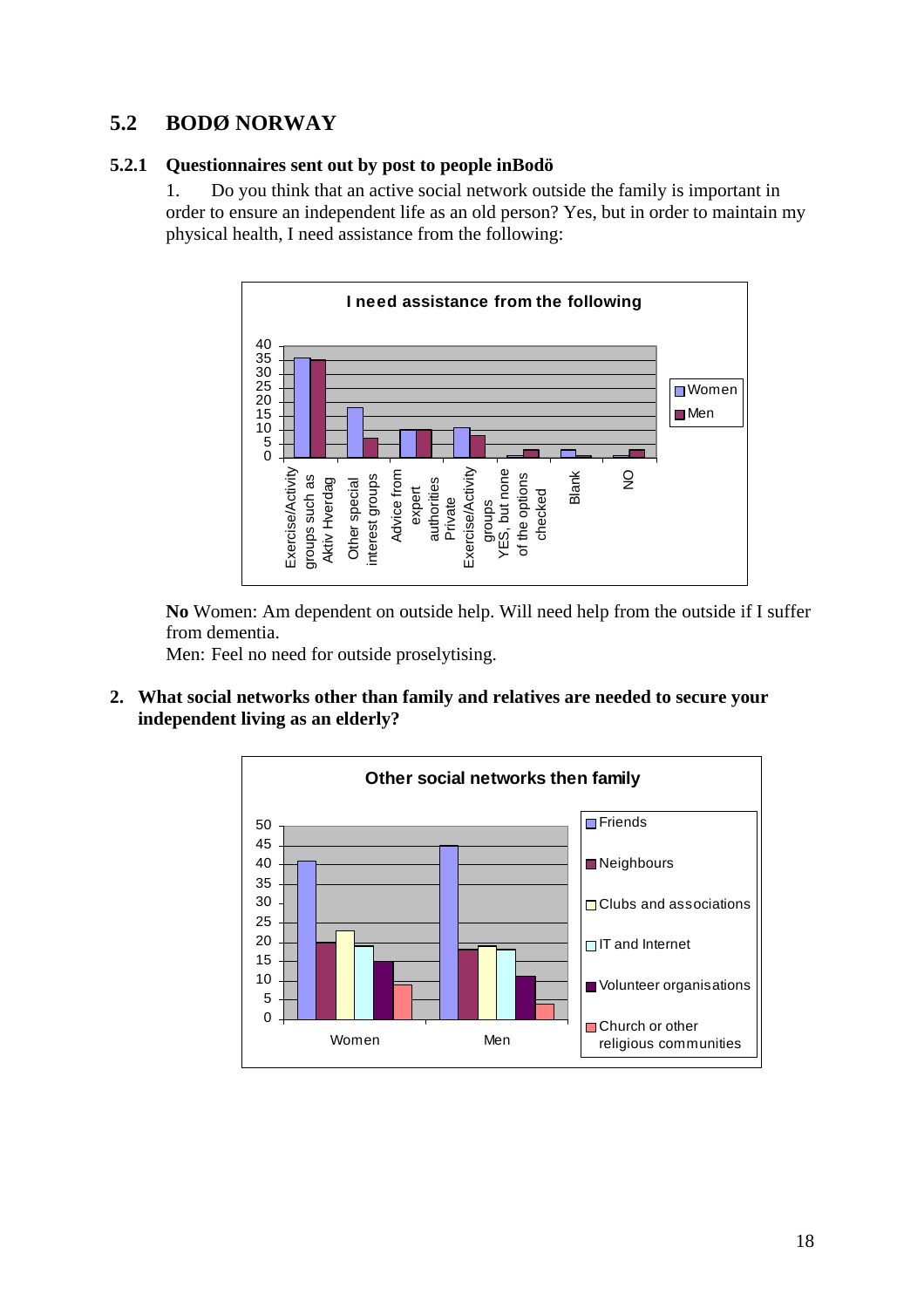

#### **In what way do you think IT may be a useful technical tool?**

#### **Other:**

- Women: IT is a system. It can never replace human physical contact. Photo manager. Access to IT problem solvers. IT is very impersonal. Old people need personal contact. Close contact.
- Men: Internet banking (x2). Support person/assistant. It's important to use the Internet since that is where more and more services can be found.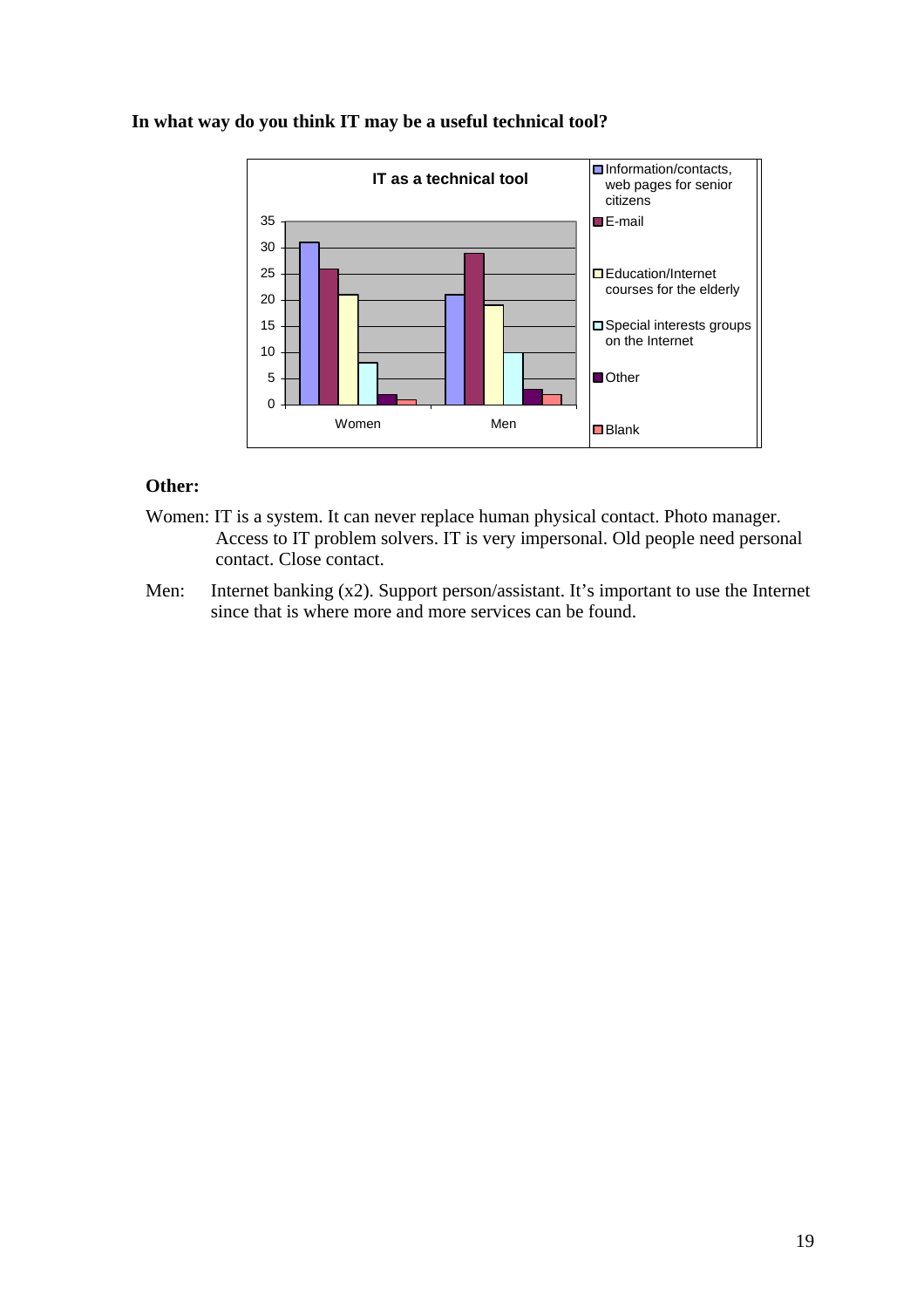## <span id="page-19-0"></span>**5.3 FØROYA KOMMUNUFELAG**

#### **5.3.1 Questionnaires sent out by post to people in the Faroe Islands**

87 people in Vestmanna Municipality and 113 in Sunda Municipality received the questionnaire.

#### **Characteristics**

Vestmanna Municipality is one community with a population of 1.239 (des 2004).

Sunda is a municipality consisting of 10 communities, the two most rural communities with a population under 50. Total population of 1.534 (des 2004). The municipality is a merger between 6 municipalities in January 2005. Even though several of the communities today have grown together through population growth, you still consider yourself as part of the original community.



25,5 % responded to the questionnaire

On the question "*do you need support from others to maintain good health*", 51% answered positive, while 48% answered no. Most respondent's think they manage on their own.12 persons did not respond to this the question.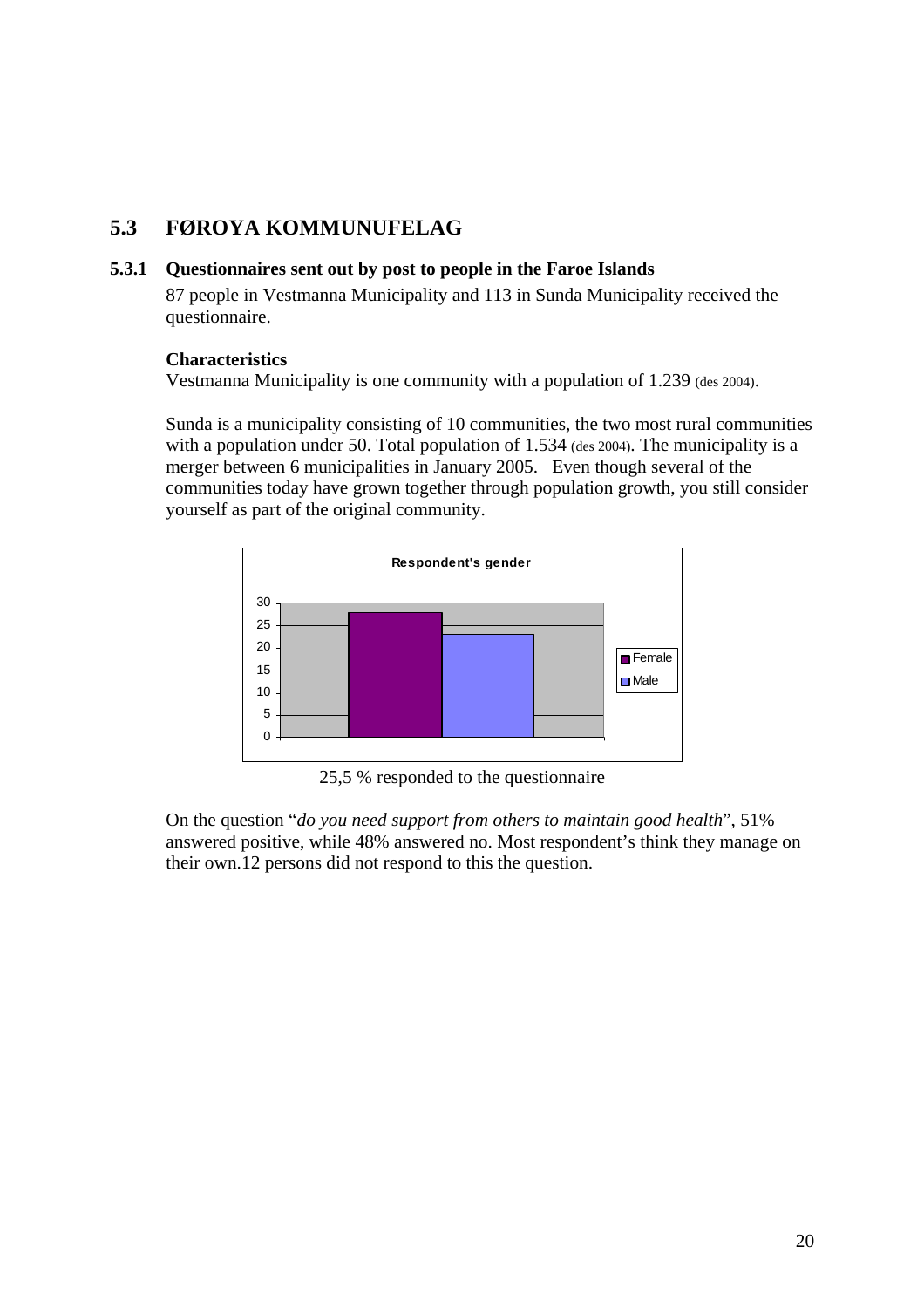

**Comments from respondents**: I can manage on my own; I know what I need to do to stay healthy.

On the question *"which other social networks other than family and relations are important to you"* 74,5% regarded friends as being the most important network.



#### **National questions**

In the Faraoese national part of the questionnaire respondents gave this information:

| Cross table                             | Are you afraid of loneliness when elderly? |     |           |       |
|-----------------------------------------|--------------------------------------------|-----|-----------|-------|
| Do you have satisfactory network today? | No answer                                  | Yes | <b>No</b> | Total |
| No answer                               |                                            |     |           |       |
| Yes                                     |                                            |     | 33        |       |
| <b>No</b>                               |                                            | າ   | 5         |       |
| Total                                   |                                            |     | 38        |       |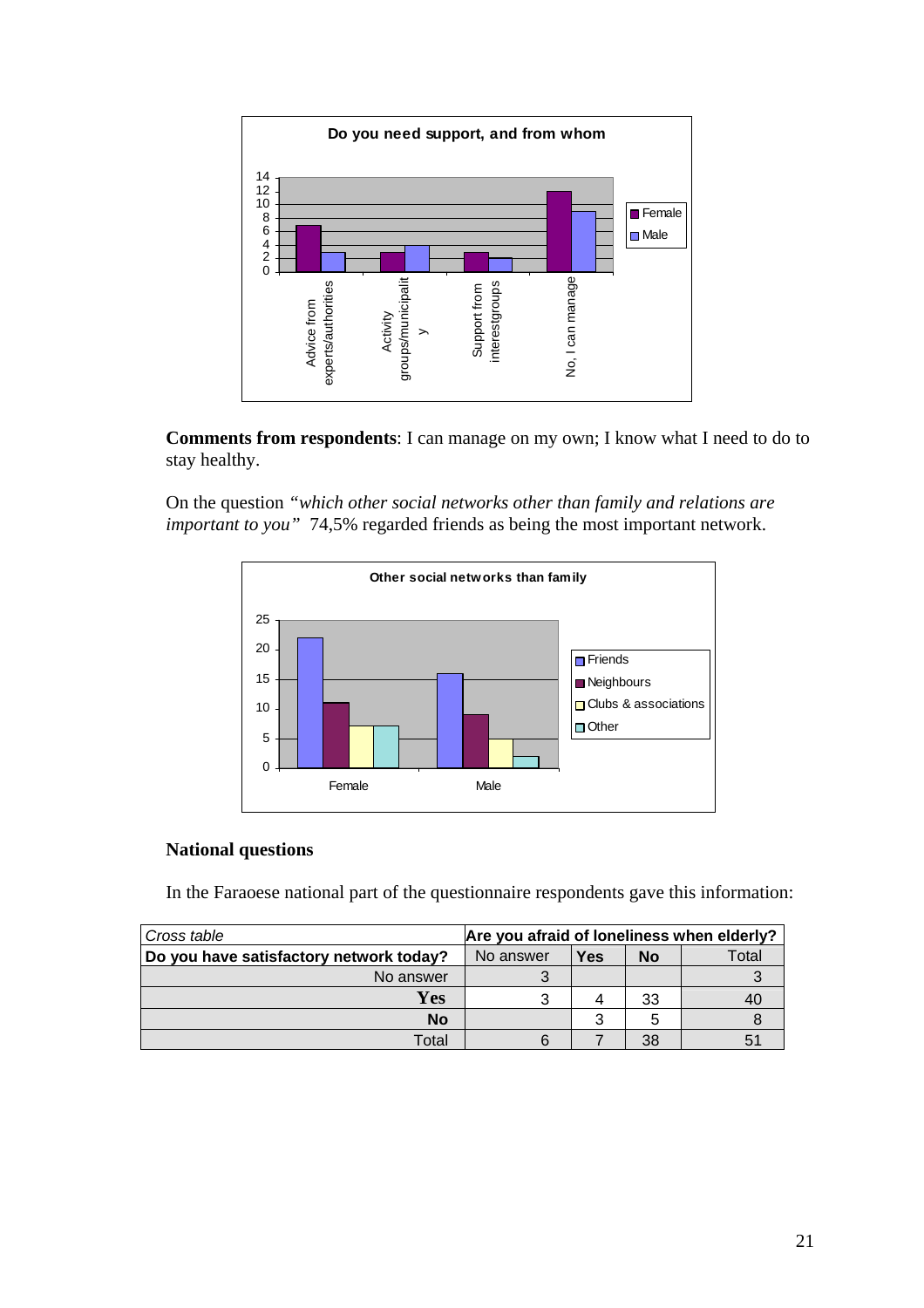## <span id="page-21-0"></span>**6 Discussions**

Family has a big role to play in social networking even though parents of today don't want their children to feel the same pressure they felt in caring for their parents. The facto that children shall manage their own situation firsthand, regardless of social and cultural background is from my point of view every parent wish. There is nothing strange about this. Most all elderly thinks that it is OK that children help out with shopping, window cleaning and practical things, but none wants to become a burden for their children. There might be a fear among elderly that if the demands on their children increase they will get fed up and stop visiting. Many of the interviewees says that they find it hard to ask their children for help, " *they have their own things*", but deep inside children knows that they are supposed to help their parents when that day comes and they are in need.

Friends have in most cases been there over a number of years, from early teens to old age and therefore do play an important role with shared experience and phases in life. Mostly everyone has a need for a life outside family that is ones owns, this does not change because you grow older, you still might not want to share all thoughts and feelings with your family. Another reason why friends and neighbors are so important is because they in most cases also share the same phase in life and can understand what you go through. Good friends and neighbors have an influence in well being, friends have always time for each other. Though as in all situations in life it's up to each individual how they would like their old aging to be, there are those that feel good with only a small social network and with only little engagement and those that needs big social networks and great engagement.

To use IT as tool and resource for finding new friends and to be active in society is more and more common in Sweden than in Norway and Faroe Islands. There is though a slightly difference between men and women how they use IT in Sweden, women is in fact more positive to IT then men. Women would more frequently educate themselves, join and be active in special interest groups then men. This is reflecting on the women's wish to belong to a bigger social network and in their social engagement. They have a greater need for friends and neighbors than men. The men on the other hand brows the Internet for information and use e-mail more frequently than women, associations and clubs are more important for men.

For those that are in a situation of transition, whether it is in career change, leaving work to become pensioner or experience ones children moving out and start their own family, social networks are of great importance. To guarantee improved quality of life for elderly our society might need to create basic conditions for network generations in greater extent than today. Life itself is about transitions, when you are young your world extends as your ability increase, when you get older the transition is reverse and your ability decrease.

The transition from being an independent individual to become a person in need of care is a tuff process. There is a need for creativity, informal meeting places and